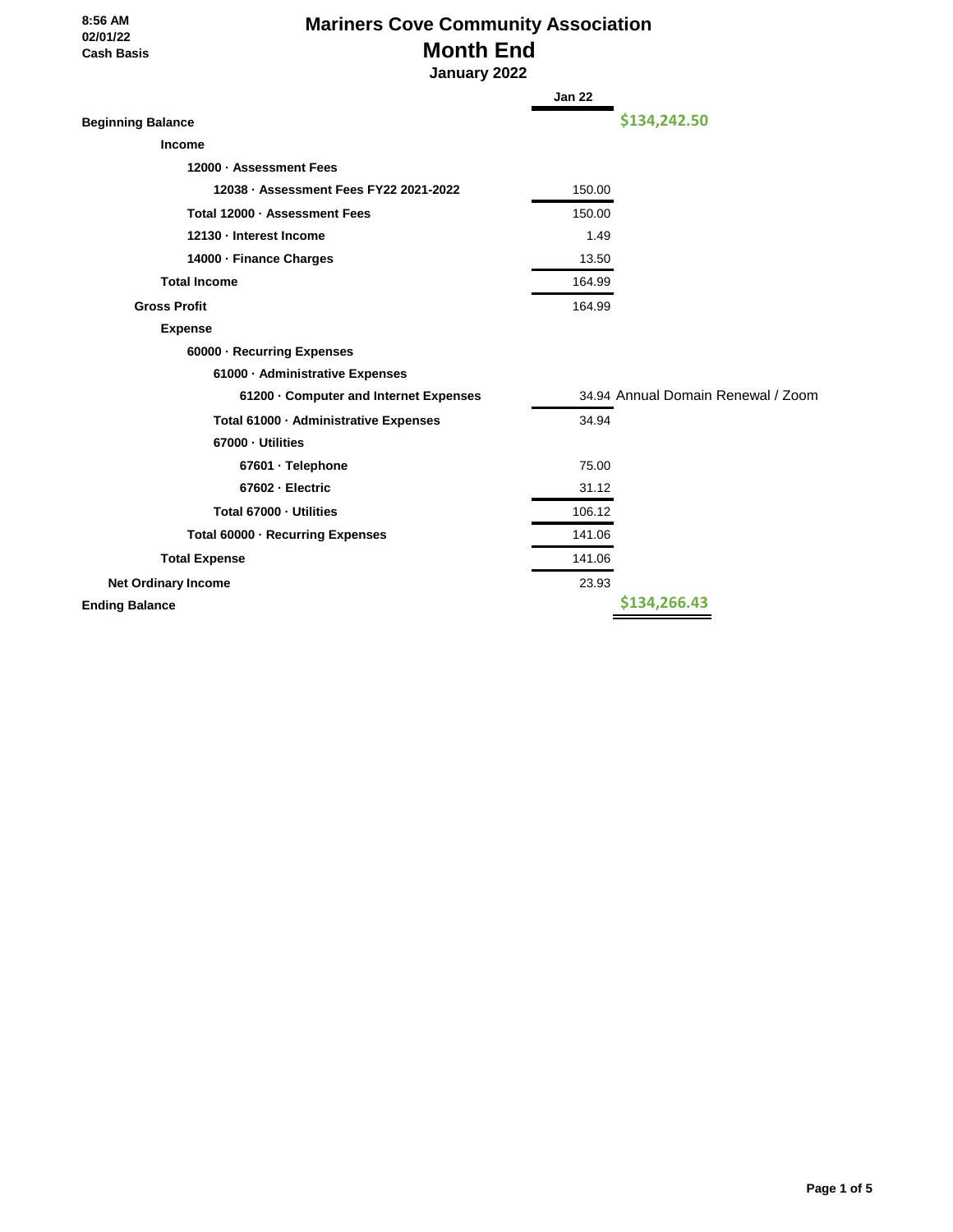#### **8:56 AM 02/01/22 Cash Basis**

## **Mariners Cove Community Association Month End**

|                                 | January 2022 |
|---------------------------------|--------------|
|                                 | Jan 22       |
| <b>Operating Fund</b>           |              |
| <b>Beginning Balance</b>        | 46,977.12    |
| <b>Deposits</b>                 | 164.99       |
| <b>Payments</b>                 | 141.06       |
| <b>Transfers</b>                | 0.00         |
| <b>Ending Balance</b>           | 46,999.56    |
| <b>Reserve Fund</b>             |              |
| <b>Beginning Balance</b>        | 85,047.06    |
| <b>Deposits</b>                 | 0.00         |
| <b>Withdrawals</b>              | 0.00         |
| <b>Interest</b>                 | 1.45         |
| <b>Transfers</b>                | 0.00         |
| <b>Ending Balance</b>           | 85,048.51    |
| <b>Boat Key Deposits</b>        |              |
| <b>Beginning Balance</b>        | 2,218.32     |
| <b>Deposits</b>                 | 0.00         |
| Withdrawals                     | 0.00         |
| <b>Interest</b>                 | 0.04         |
| <b>Ending Balance</b>           | 2,218.36     |
| <b>Current Checking/Savings</b> |              |
| 11100 · Operating Fund          | 46,999.56    |
| 11110 · Boat Key Deposits       | 2,218.36     |
| 11130 - Reserve Fund            | 85,048.51    |
|                                 | 134,266.43   |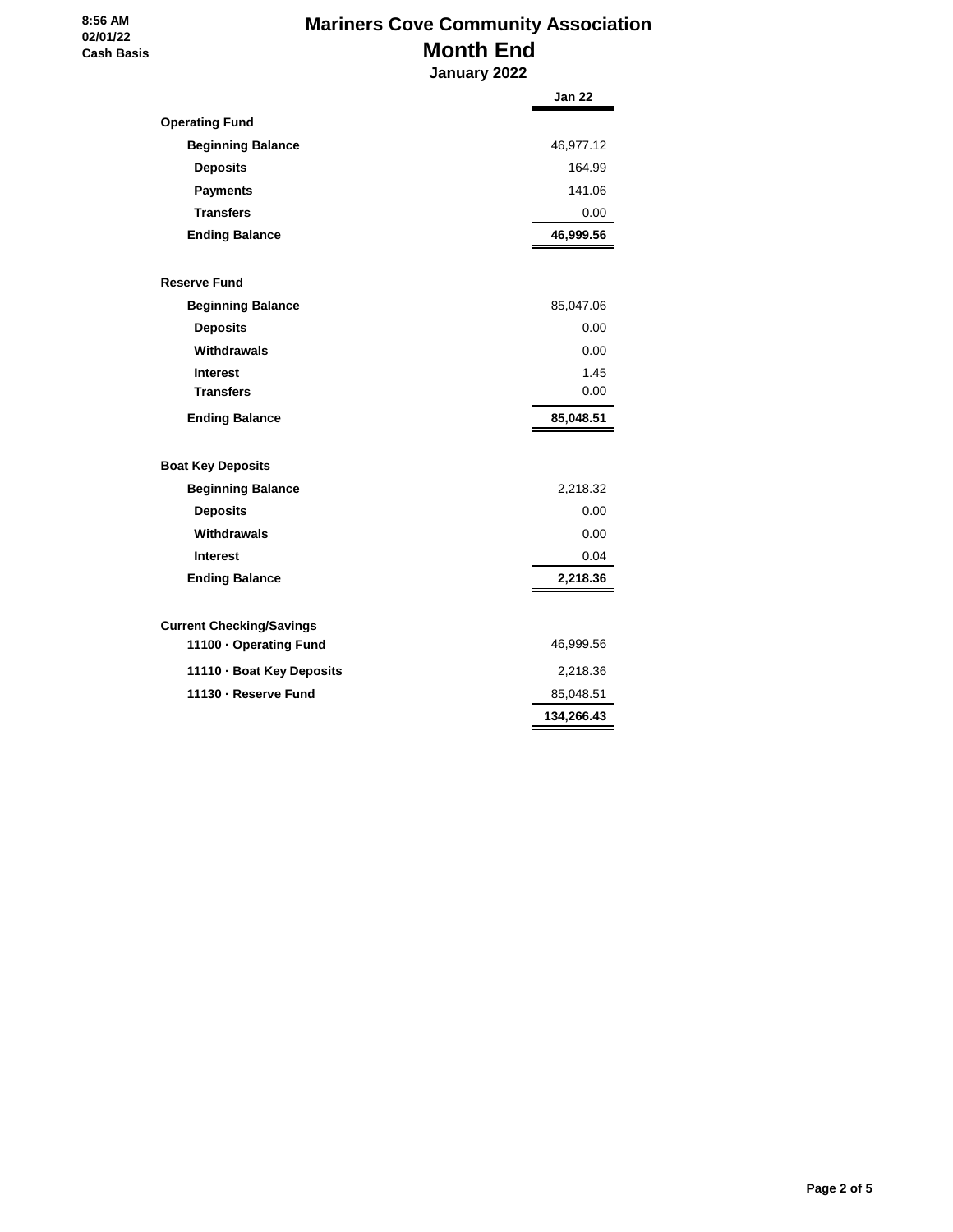**9:10 AM February 1, 2022 Cash Basis**

### **Mariners Cove Community Association Profit & Loss Budget vs. Actual**

 **July 2021 through June 2022**

|                                        | Jul '21 - Jun 22 | <b>Budget</b> | \$ Over Budget | % of Budget | Remaining<br><b>Budget</b> | Projected<br>Remaining |
|----------------------------------------|------------------|---------------|----------------|-------------|----------------------------|------------------------|
| <b>Ordinary Income/Expense</b>         |                  |               |                |             |                            |                        |
| <b>Income</b>                          |                  |               |                |             |                            |                        |
| 12000 - Assessment Fees                |                  |               |                |             |                            |                        |
| 12036 - Assessment Fees FY20 2019-2020 | 0.00             | 0.00          | 0.00           | 0.0%        |                            |                        |
| 12037 - Assessment Fees FY21 2020-2021 | 145.75           |               |                |             |                            |                        |
| 12038 - Assessment Fees FY22 2021-2022 | 49,499.50        | 50,700.00     | $-1,200.50$    | 97.63%      |                            |                        |
| Total 12000 - Assessment Fees          | 49,645.25        | 50,700.00     | $-1,054.75$    | 97.92%      |                            |                        |
| 12002 - Other Charges                  | 100.00           | 0.00          | 100.00         | 100.0%      |                            |                        |
| 12130 - Interest Income                | 11.84            | 13.87         | $-2.03$        | 85.36%      |                            |                        |
| 12155 - Document fees                  | 250.00           | 250.00        | 0.00           | 100.0%      |                            |                        |
| 14000 - Finance Charges                | 184.51           | 350.00        | $-165.49$      | 52.72%      |                            |                        |
| <b>Total Income</b>                    | 50,191.60        | 51,313.87     | $-1,122.27$    | 97.81%      |                            |                        |
| <b>Gross Profit</b>                    | 50,191.60        | 51,313.87     | $-1,122.27$    | 97.81%      |                            |                        |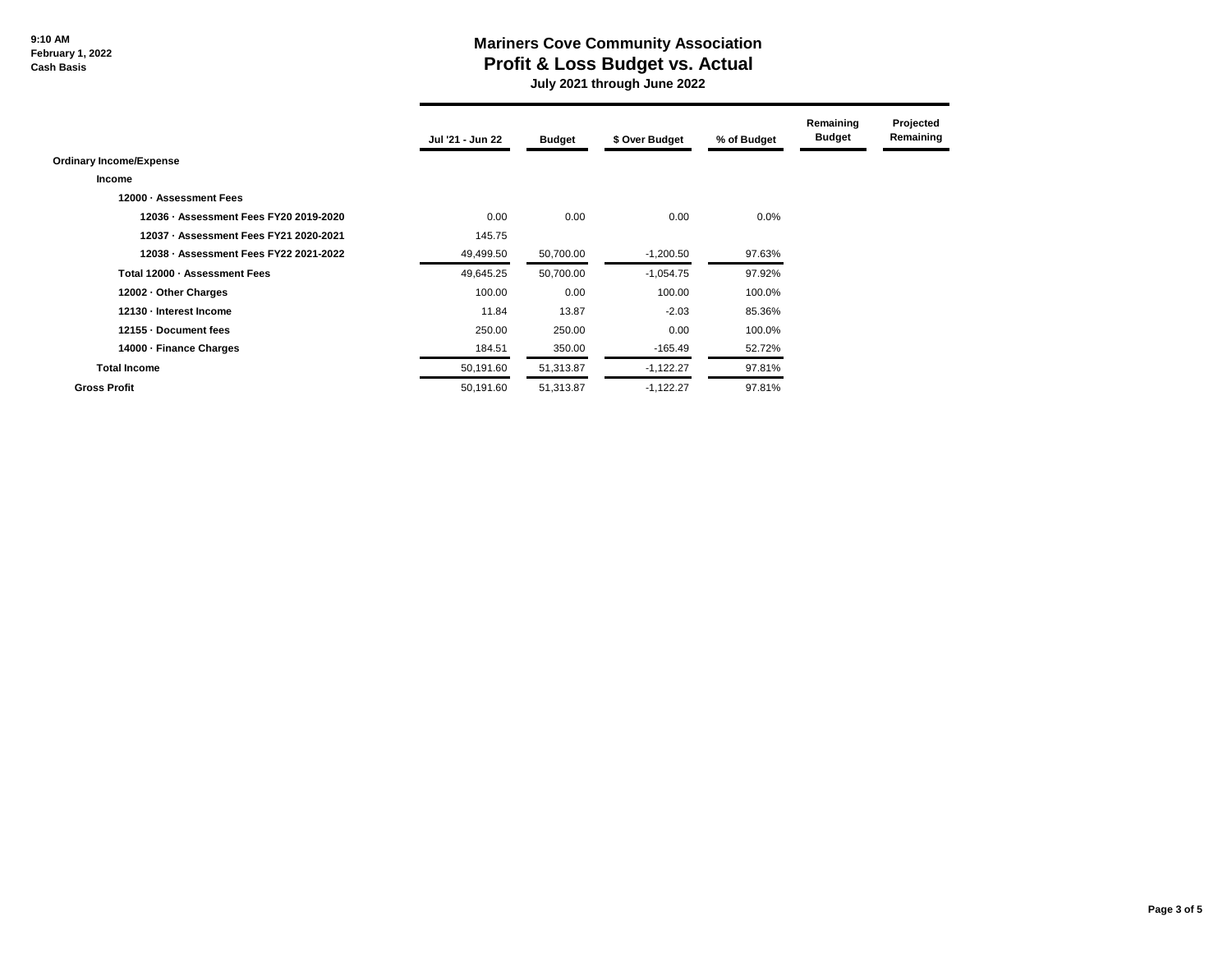### **Mariners Cove Community Association Profit & Loss Budget vs. Actual**

 **July 2021 through June 2022**

|                                             | Jul '21 - Jun 22 | <b>Budget</b> | \$ Over Budget | % of Budget | Remaining<br><b>Budget</b> | Projected<br>Remaining |                                             |
|---------------------------------------------|------------------|---------------|----------------|-------------|----------------------------|------------------------|---------------------------------------------|
| <b>Expense</b>                              |                  |               |                |             |                            |                        |                                             |
| 60000 - Recurring Expenses                  |                  |               |                |             |                            |                        |                                             |
| 61000 - Administrative Expenses             |                  |               |                |             |                            |                        |                                             |
| 61200 - Computer and Internet Expenses      | 244.88           | 320.00        | $-75.12$       | 76.53%      | 75.12                      |                        | 74.85 Zoom (5 Months)                       |
| 61300 - Miscellaneous Fees and Expense      | 0.00             | 243.00        | $-243.00$      | 0.0%        | 243.00                     |                        | 228.00 Beach License                        |
| 61400 - Office Supplies                     | 17.27            | 221.50        | $-204.23$      | 7.8%        | 204.23                     |                        |                                             |
| 61500 - Postage and Delivery                | 64.54            | 630.00        | $-565.46$      | 10.24%      | 565.46                     |                        | 2 Mailings, Monhtly<br>380.00 Statements    |
| 61510 - Printing                            | 0.00             | 550.00        | $-550.00$      | 0.0%        | 550.00                     |                        | Annual Meeting Notice,<br>870.00 Assessment |
| 61700 - Collections Expense                 | 0.00             | 0.00          | 0.00           | 0.0%        | 0.00                       |                        |                                             |
| 61800 - Insurance Expense                   | 1,785.00         | 6,110.00      | $-4,325.00$    | 29.21%      | 4,325.00                   |                        | 6,261.00 Renewal June 2022                  |
| Total 61000 - Administrative Expenses       | 2,111.69         | 8,074.50      | $-5,962.81$    | 26.15%      | 5,962.81                   | 7,813.85               |                                             |
| 62000 - Events and Activities               |                  |               |                |             |                            |                        |                                             |
| 62001 - Community Events                    | 221.45           | 750.00        | $-528.55$      | 29.53%      | 528.55                     |                        |                                             |
| 62002 - NonEvent Expense                    | 0.00             | 50.00         | $-50.00$       | 0.0%        | 50.00                      |                        |                                             |
| Total 62000 - Events and Activities         | 221.45           | 800.00        | $-578.55$      | 27.68%      | 578.55                     | 0.00                   |                                             |
| 63000 · Landscaping & Maintenance           |                  |               |                |             |                            |                        |                                             |
| 63010 · Landscaping & Maint Common Area     | 10,230.00        | 16,120.00     | $-5,890.00$    | 63.46%      | 5,890.00                   |                        | 6,580.00 3 Months + 1 Clean up              |
| 63011 - Landscaping Common Area             | 0.00             | 1,000.00      | $-1,000.00$    | 0.0%        | 1,000.00                   |                        |                                             |
| 63020 Other, Erosion, Trees etc.            | 600.00           | 3,000.00      | $-2,400.00$    | 20.0%       | 2,400.00                   |                        |                                             |
| 63040 - Animal / Pest Control               | 495.00           | 2,000.00      | $-1,505.00$    | 24.75%      | 1,505.00                   |                        | 562.50 Trapping 11/2021 - 1/2022            |
| Total 63000 - Landscaping & Maintenance     | 11,325.00        | 22,120.00     | $-10,795.00$   | 51.2%       | 10,795.00                  | 7,142.50               |                                             |
| 64000 Other Repairs and Maintenance         |                  |               |                |             |                            |                        |                                             |
| 64001 - Pier                                | 260.00           | 530.00        | $-270.00$      | 49.06%      | 270.00                     | 260.00 Install         |                                             |
| 64004 - Other Repair                        | 950.00           | 600.00        | 350.00         | 158.33%     | (350.00)                   |                        |                                             |
| 64020 - Property Replacement                | 967.52           | 875.00        | 92.52          | 110.57%     | (92.52)                    |                        |                                             |
| Total 64000 - Other Repairs and Maintenance | 2,177.52         | 2,005.00      | 172.52         | 108.6%      | (172.52)                   | 260.00                 |                                             |
| 67000 - Utilities                           |                  |               |                |             |                            |                        |                                             |
| 67601 · Telephone                           | 525.00           | 900.00        | $-375.00$      | 58.33%      | 375.00                     |                        | 375.00 5 Months                             |
| 67602 Electric                              | 189.92           | 321.95        | $-132.03$      | 58.99%      | 132.03                     |                        | 141.00 6 Months                             |
| 67620 - Sanitation                          | 569.80           | 1,039.99      | $-470.19$      | 54.79%      | 470.19                     |                        | 508.00 3 Months + Set up                    |
| 67625 - Trash removal                       | 215.00           | 323.60        | $-108.60$      | 66.44%      | 108.60                     |                        | 110.00 4 Months                             |
| Total 67000 - Utilities                     | 1,499.72         | 2,585.54      | $-1,085.82$    | 58.0%       | 1,085.82                   | 1,134.00               |                                             |
| 68000 - Miscellaneous Expense               |                  |               |                |             |                            |                        |                                             |
| 68900 - Reserve Funding                     | 0.00             | 15,728.82     | $-15,728.82$   | 0.0%        | 15,728.82                  |                        | 15,728.82 June 2022 Transfer                |
| Total 68000 - Miscellaneous Expense         | 0.00             | 15,728.82     | $-15,728.82$   | 0.0%        | 15,728.82                  | 15,728.82              |                                             |
| Total 60000 - Recurring Expenses            | 17,335.38        | 51,313.86     | $-33.978.48$   | 33.78%      | 33.978.48                  | 32.079.17              |                                             |